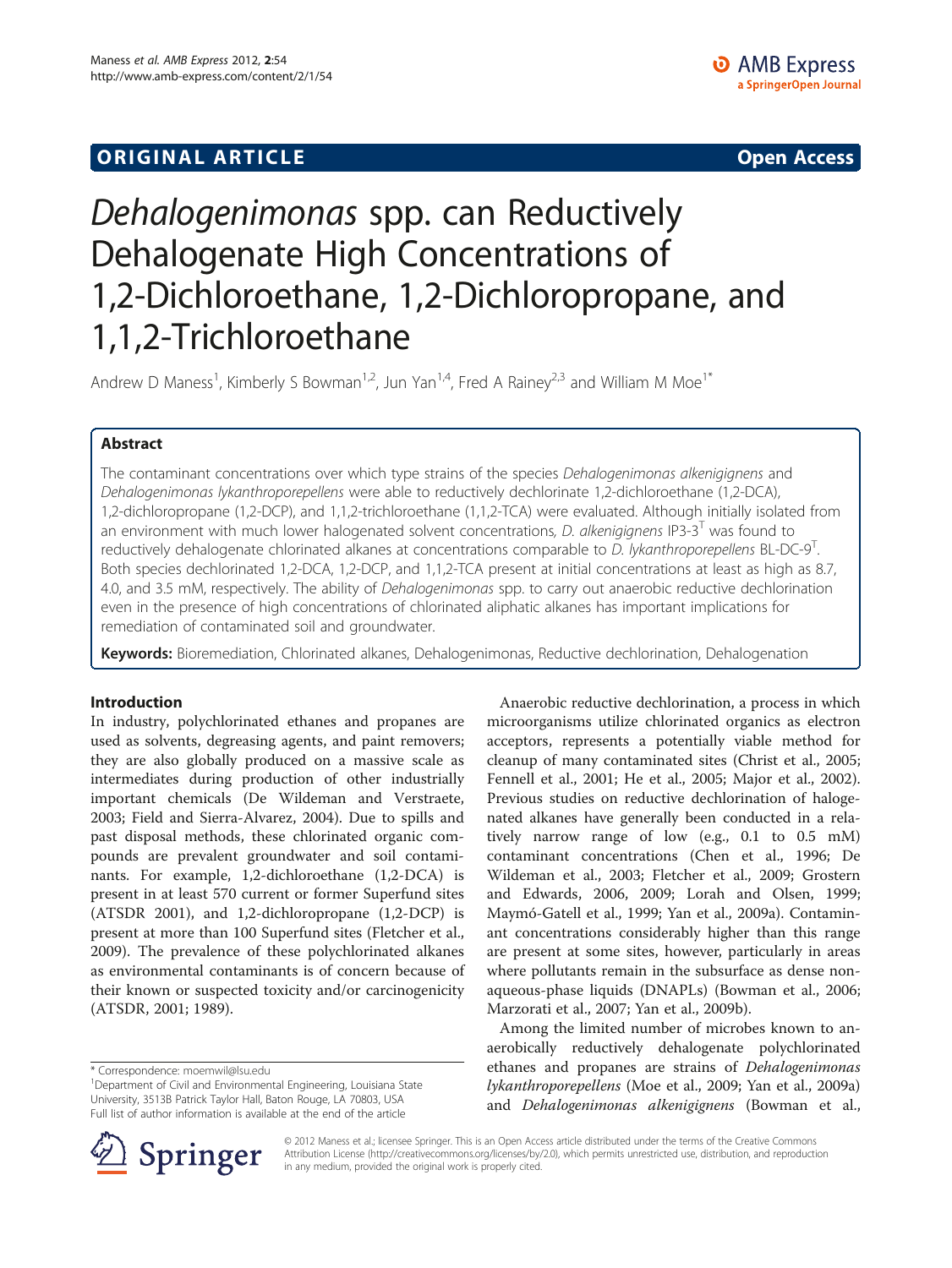[2012](#page-5-0)). These species cluster in the phylum Chloroflexi, related to but distinct from organohalide respiring Dehalococcoides strains [\(Bowman et al., 2012; Löffler et al.,](#page-5-0) [2012](#page-5-0); [Moe et al., 2009\)](#page-5-0). Strains of both Dehalogenimonas species reductively dehalogenate 1,2-DCA, 1,2-DCP, and 1,1,2-TCA via dichloroelimination reactions with  $H_2$  as an electron donor, forming final products of ethene, propene, and vinyl chloride, respectively [\(Bowman et al.,](#page-5-0) [2012](#page-5-0); [Yan et al., 2009a](#page-6-0)).

Previously reported studies of Dehalogenimonas strains were conducted only at initial chlorinated solvent concentrations of 0.5 mM [\(Bowman et al., 2012;](#page-5-0) [Yan](#page-6-0) [et al., 2009a\)](#page-6-0). Research reported here was aimed at evaluating the solvent concentration ranges over which D. lykanthroporepellens and D. alkenigignens can reductively dechlorinate 1,2-DCA, 1,2-DCP, and 1,1,2-TCA in order to assess their suitability for bioremediation of high contaminant concentrations.

## Materials and methods

Experiments were carried out in 25 mL glass serum bottles (Wheaton) sealed with butyl rubber stoppers and aluminum crimp caps. Each serum bottle contained 10 mL titanium-citrate reduced anaerobic basal medium prepared as described by ([Moe et al. 2009](#page-5-0)) except that 5 mM acetate was replaced with 0.05 mM each of acetate, pyruvate, and lactate. The 15 mL gas headspace was comprised of  $H_2/N_2$  (80%/20%, v/v). Replicate serum bottles were spiked with neat, filter sterilized 1,2-DCA (>99.8% purity, Sigma Aldrich, St. Louis, MO), 1,2-DCP (99%, Sigma Aldrich, St. Louis, MO), or 1,1,2-TCA (96%, Sigma Aldrich, St. Louis, MO) to achieve target initial aqueous phase concentrations ranging from 0.5 to 15 mM after dissolution and equilibration.

Each serum bottle received 0.3 mL inoculum (3% v/v) of D. alkenigignens strain IP3-3<sup>T</sup> (=JCM 17062<sup>T</sup> =NRRL B-59545<sup>T</sup>) or *D. lykanthroporepellens* strain BL-DC-9<sup>T</sup>  $(=)$ CM 15061<sup>T</sup> = ATCC BAA-1523<sup>T</sup>) previously grown on 1,2-DCP. Incubation was in the dark at  $30^{\circ}$ C without shaking. Triplicate bottles were sacrificed at time zero and after eight weeks incubation for analysis of chlorinated solvents and potential degradation products. To account for potential abiotic reactions, triplicate negative controls prepared in the same manner as inoculated bottles but without bacterial addition were incubated under identical conditions.

Chlorinated solvents and degradation products were measured using an HP model 6890 gas chromatograph (GC) equipped with a flame ionization detector and GS-GasPro capillary column (60 m × 0.32 mm I.D., J&W P/N 113–4362) as described previously [\(Yan et al.,](#page-6-0) [2009a\)](#page-6-0). Gas headspace samples collected in 100 μL gastight glass syringes (Hamilton, Baton Rouge, LA) were introduced to the GC via direct injection. Aqueous

samples (500 μL) were introduced to the GC via a Tekmar 2016/3000 purge and trap autosampler and concentrator. Both gas-headspace and aqueous-phase aliquots were analyzed for each sample bottle.

Hydrogen concentrations in the gas headspace were measured using an SRI Instruments model 310 gas chromatograph (Torrence, CA) equipped with a thermal conductivity detector and molecular sieve column (Alltech Molesieve 5A 80/100) as described previously ([van Ginkel et al., 2001\)](#page-6-0).

## Results

The quantity of the dechlorination product determined at the end of the eight week incubation period as a function of initial aqueous-phase 1,2-DCA, 1,-DCP, and 1,1,2-TCA is shown in Figures [1](#page-2-0), [2](#page-2-0) and [3](#page-3-0) respectively.

The production of ethene (Figure [1](#page-2-0)) coupled with 1,2-DCA disappearance in the inoculated bottles is consistent with the 1,2-DCA dihaloelimination degradation pathway reported previously for *D. alkenigignens* IP3-3<sup>T</sup> and D. lykantroporepellens  $BL-DC-9^T$  in tests conducted with initial 1,2-DCA concentrations of 0.5 mM in serum bottles containing  $H_2$  at an initial concentration of 10% v/v (as opposed to the 80% v/v employed in the present study) ([Bowman et al., 2012](#page-5-0); [Yan et al., 2009a](#page-6-0)). Trace levels of 1-chloroethane (<0.3 μmol/bottle) were detected at comparable levels in both inoculated bottles and in uninoculated abiotic controls (data not shown) and small amounts of ethene  $\langle$ <0.7  $\mu$ mol/bottle) were detected in abiotic negative controls (Figure [1](#page-2-0)) indicating that some abiotic 1,2-DCA transformation occurred in the anaerobic medium employed here, but the amount was negligible. The sum of parent compound (i.e., 1,2-DCA) plus daughter product (i.e., ethene and 1-chloroethane) in replicate serum bottles inoculated with the bacterial strains ranged from 74-107% of the mass determined in abiotic negative controls (average 89%). Dechlorination was essentially complete (< 1% of the starting 1,2-DCA remaining) at the end of the eight week incubation period for serum bottles supplemented with 1,2-DCA at initial concentrations less than 3.16 ± 0.05 mM and 1.48 ± 0.03 mM (mean ± standard deviation) for *D. alkenigignens* IP3-3<sup>T</sup> and *D. lykanthro-*porepellens BL-DC-9<sup>T</sup>, respectively (Figure [1\)](#page-2-0). At higher initial 1,2-DCA concentrations (at and to the right of concentrations denoted by arrows in Figure [1\)](#page-2-0), untransformed 1,2-DCA remained at the end of the eight week incubation in amounts increasing with increasing initial 1,2-DCA concentration.

The quantity of ethene observed increased with increasing initial 1,2-DCA concentration in the range of 0.5 to approximately 4 mM (maximum ethene observed in bottles containing initial 1,2-DCA concentrations of  $4.03 \pm 0.09$  and  $4.08 \pm 0.16$  mM for *D. alkenigignens* IP3-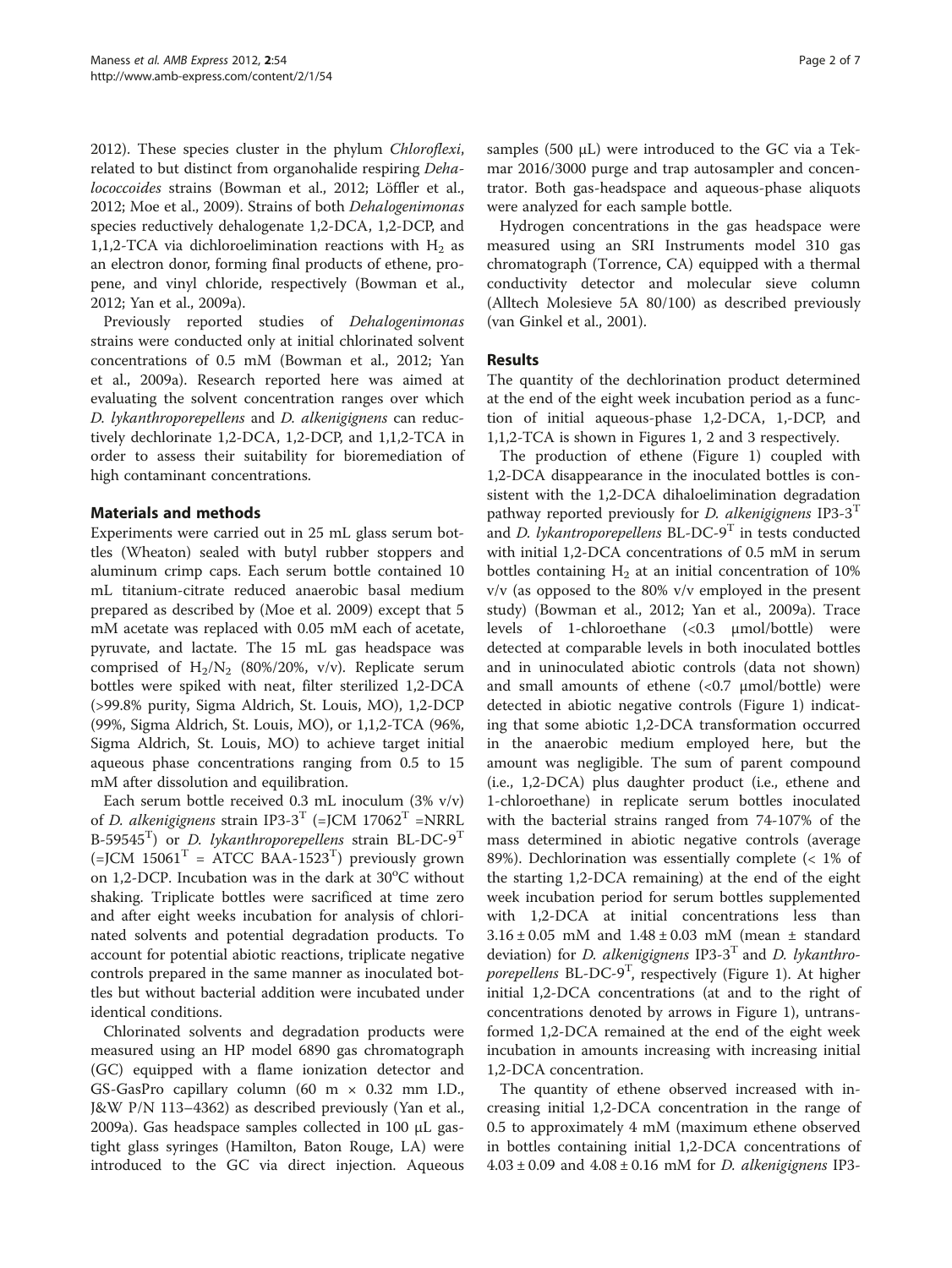$3<sup>T</sup>$  and *D. lykanthroporepellens* BL-DC-9<sup>T</sup>, respectively) and then decreased at higher initial 1,2-DCA concentrations. The decrease in ethene production as 1,2-DCA concentrations increased indicates that sufficiently high 1,2-DCA concentrations can inhibit dechlorination activity of both Dehalogenimonas spp. Biologically mediated 1,2-DCA reductive dechlorination, however, was observed in serum bottles with initial 1,2-DCA concentrations as high as  $9.81 \pm 0.98$  and  $8.69 \pm 0.26$  mM for D. alkenigignens IP3-3<sup>T</sup> and D. lykanthroporepellens BL-DC-9<sup>T</sup>, respectively. At higher initial 1,2-DCA concentrations, small amounts of ethene were also detected, but in amounts that were not statistically different from abiotic negative controls at a confidence level of 95%.

The production of propene (Figure 2) coupled with 1,2-DCP dechlorination in the inoculated bottles is

consistent with the previously reported tests conducted with 0.5 mM 1,2-DCP in serum bottles with 10% v/v  $H_2$ in the gas headspace [\(Bowman et al., 2012;](#page-5-0) [Yan et al.,](#page-6-0) [2009a\)](#page-6-0). Trace levels of 1-chloropropane (<0.03 μmol/ bottle) were detected in inoculated bottles and uninoculated abiotic controls (data not shown), and propene was detected in relatively minute quantities (<0.13 μmol/bottle) in abiotic negative controls (Figure 2), indicating small amounts of abiotic 1,2-DCP transformation. The sum of parent chlorinated solvent (i.e., 1,2-DCP) and daughter products (i.e., propene and 1-chloropropane) in replicate bottles inoculated with the bacterial strains ranged from 74-131% of the mass determined in abiotic negative controls (average 95%). When provided with 1,2-DCP at initial aqueous-phase concentrations less than  $3.19 \pm 0.20$  mM and  $2.14 \pm 0.12$  mM, dechlorination



<span id="page-2-0"></span>

40

40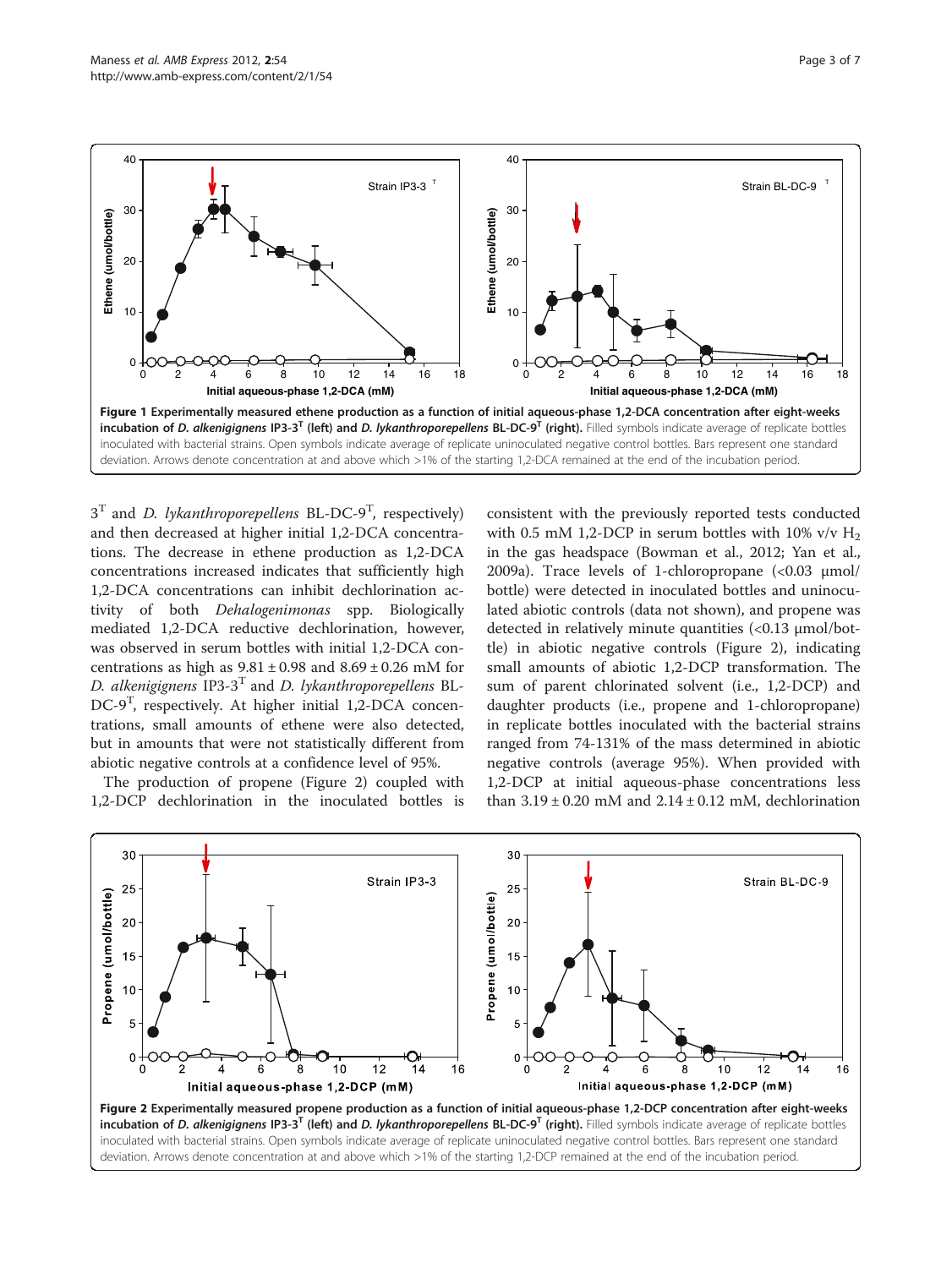<span id="page-3-0"></span>

of 1,2-DCP to a final product of propene was essentially complete in bottles inoculated with D. alkenigignens IP3-3<sup>T</sup> and *D. lykanthroporepellens* BL-DC-9<sup>T</sup>, respectively, with <1% of the starting 1,2-DCP remaining at the end of the eight week incubation period (Figure [2\)](#page-2-0). At higher initial 1,2-DCP concentrations (denoted by arrows in Figure [2](#page-2-0)), 1,2-DCP remained at the end of eight weeks in amounts increasing with increasing initial 1,2-DCP concentration.

Similar to what was observed with 1,2-DCA, the quantity of propene formed from 1,2-DCP dechlorination increased at initial 1,2-DCP concentrations ranging from 0.5 to roughly 3 mM (maximum propene was observed in bottles containing initial 1,2-DCP concentrations of  $3.21 \pm 0.46$  and  $3.08 \pm 0.05$  mM for *D. alkenigignens* IP3- $3<sup>T</sup>$  and *D. lykanthroporepellens* BL-DC-9<sup>T</sup>, respectively) and then decreased at higher initial 1,2-DCP concentrations. This indicates that beyond a certain threshold, as was observed with 1,2-DCA, 1,2-DCP became inhibitory to dechlorination activity. Nevertheless, 1,2-DCP reductive dechlorination was observed in serum bottles with initial 1,2-DCP concentrations as high as  $5.05 \pm 0.29$  and  $4.02 \pm 0.09$  mM for *D. alkenigignens* IP3-3<sup>T</sup> and *D. lykan*throporepellens BL-DC-9<sup>T</sup>, respectively. At higher initial 1,2-DCP concentrations, propene was also detected, but in amounts that were not statistically different from abiotic negative controls at a 95% confidence level.

In contrast to the relatively high concentrations of 1,2- DCP that were dechlorinated by *Dehalogenimonas* spp. in the present study, ([Löffler et al. 1997\)](#page-5-0) reported that 1,2-DCP dechlorination by an undefined mixed culture derived from Red Cedar Creek sediment (Michigan, USA) was completely inhibited when 1,2-DCP was supplied in amounts corresponding to an aqueous phase

concentration of roughly 0.9 mM or higher. D. alkenigignens IP3-3<sup>T</sup> and *D. lykanthroporepellens* BL-DC-9<sup>T</sup> may be better suited to degradation of higher 1,2-DCP concentrations than other microbial populations studied previously.

Vinyl chloride production (Figure 3) coupled with 1,1,2-TCA dechlorination in the inoculated bottles is consistent with the previously reported tests conducted with 0.5 mM 1,1,2-TCA in serum bottles with 10% v/v  $H<sub>2</sub>$  in the gas headspace ([Bowman et al., 2012](#page-5-0); [Yan et al.,](#page-6-0) [2009a\)](#page-6-0). Low levels of  $1,2$ -DCA (<  $1.5 \mu$ mol/bottle) were observed in both inoculated bottles and uninoculated negative controls (data not shown), and small quantities vinyl chloride (<1 μmol/bottle) were observed in abiotic negative controls (Figure 3), indicating some abiotic 1,1,2-TCA transformation but in comparatively small amounts. The sum of the parent solvent (i.e., 1,1,2-TCA) and the daughter products (i.e., 1,2-DCA and vinyl chloride) in replicate bottles inoculated with the bacterial strains ranged from 74-146% of the mass determined in abiotic negative controls (average 99%). Dechlorination was essentially complete (<1% 1,1,2-TCA remaining) after 8 weeks incubation when *D. alkenigignens* IP3-3<sup>T</sup> and *D. lykanthroporepellens* BL-DC-9<sup>T</sup> were supplied with initial 1,1,2-TCA aqueous-phase concentrations below  $2.42 \pm 0.22$  mM and  $1.65 \pm 0.03$  mM, respectively (Figure 3). At higher initial concentrations, untransformed 1,1,2-TCA remained at the end of the incubation period.

Similar to what was observed with 1,2-DCA and 1,2- DCP, the quantity of vinyl chloride formed from 1,1,2- TCA dechlorination increased at initial 1,1,2-TCA concentrations ranging from 0.5 to roughly 2 mM and then decreased at higher initial 1,1,2-TCA concentrations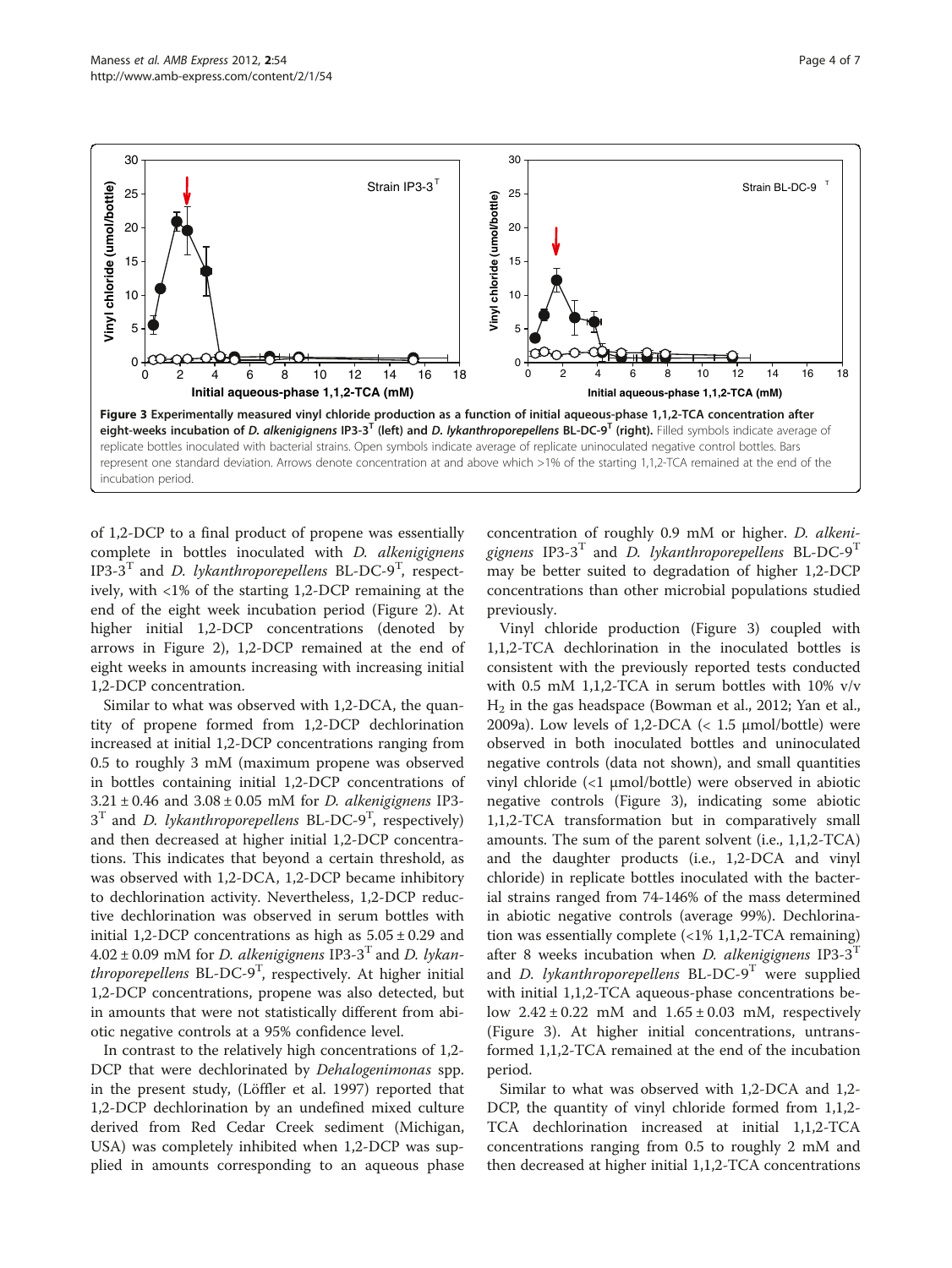(Figure [3](#page-3-0)). Maximum vinyl chloride concentrations were observed in bottles containing initial 1,1,2-TCA concentrations of  $1.82 \pm 0.18$  and  $1.65 \pm 0.03$  mM for D. alkenigignens  $IP3-3^T$  and D. lykanthroporepellens BL-DC-9<sup>T</sup>, respectively. This indicates that beyond a certain threshold, as was observed with 1,2-DCA and 1,2-DCP, 1,1,2-TCA became inhibitory to dechlorination activity. Nevertheless, biologically mediated 1,1,2-TCA reductive dechlorination was observed in serum bottles with initial 1,1,2-TCA concentrations as high as  $3.49 \pm 0.31$  and  $3.80 \pm 0.42$  mM for *D. alkenigignens* IP3- $3<sup>T</sup>$  and *D. lykanthroporepellens* BL-DC-9<sup>T</sup>, respectively. At higher initial 1,1,2-TCA concentrations, small amounts of vinyl chloride were also detected, but in amounts that were not statistically different from abiotic negative controls at a confidence level of 95%.

Hydrogen  $(H_2)$  remained at relatively high concentrations (>62%, v/v) in the gas headspace at the end of the eight-week incubation period for all chlorinated solvent concentrations tested for both strains, indicating that it was not stoichiometrically limiting.

## **Discussion**

As a basis for comparing the concentrations tested here relative to saturation concentrations, solubility in water at 20°C is 86.1 mM for 1,2-DCA ([Horvath et al., 1999](#page-5-0)), 23.9 mM for 1,2-DCP ([Horvath et al., 1999](#page-5-0)), and 32.9 mM for 1,1,2-TCA (ATSDR [1989\)](#page-5-0). Also as a basis for comparison, groundwater in the well from which D. lykanthroporepellens  $BL-DC-9^T$  was isolated had 1,2-DCA, 1,2-DCP, and 1,1,2-TCA concentrations that averaged 5.5 mM, 0.6 mM, and 2.8 mM, respectively ([Bowman et al., 2006;](#page-5-0) [Yan et al., 2009a](#page-6-0)). Results determined here indicate that both *D. alkenigignens* IP3-3<sup>T</sup> and *D. lykanthroporepellens* BL-DC-9<sup>T</sup> can reductively dehalogenate 1,2-DCA, 1,2-DCP, and 1,1,2-TCA at concentrations comparable to those present in the DNAPL source zone area of the Brooklawn area of the PPI site.

D. alkenigignens IP3-3<sup>T</sup> was isolated from groundwater contaminated with 1,2-DCA, 1,2-DCP, and 1,1,2-TCA at concentrations of 0.023 mM, 0.021 mM, and 0.010 mM, respectively [\(Bowman et al., 2012](#page-5-0)). Although initially isolated from an environment with much lower chlorinated solvent concentrations than *D. lykanthroporepellens* BL-DC-9<sup>T</sup>, results from the present study demonstrate that *D. alkenigignens* IP3-3<sup>T</sup> can reductively dechlorinate 1,2-DCA, 1,2-DCP, and 1,1,2-TCA at concentrations comparable to *D. lykanthroporepellens* BL-DC-9<sup>1</sup>.

Although reports of pure cultures' abilities to dehalogenate high concentrations of chlorinated alkanes are generally lacking in the literature, Marzorati et al. ([2007](#page-5-0)) reported an enrichment culture referred to as 6VS (originating from groundwater in Italy where there was 1,2- DCA contamination for more than 30 years) that repeatedly dechlorinated 8 mM 1,2-DCA. Also, Grostern and Edwards [\(2009\)](#page-5-0) described an enrichment culture, including Dehalobacter sp. and an Acetobacterium sp., capable of dechlorinating 2 mM 1,2-DCA. Though not previously evaluated for chlorinated ethanes or propanes, previous research on chlorinated ethenes has shown that microbial populations reductively dechlorinating chlorinated aliphatic alkenes, particularly perchloroethene (PCE) and trichloroethene (TCE) can maintain their activity and increase contaminant dissolution rates [\(Cope and Hughes, 2001](#page-5-0); [Dennis et al., 2003](#page-5-0); [Sleep et al., 2006;](#page-5-0) [Yang and McCarty 2002\)](#page-6-0).

The toxicity of solvents to microorganisms has been previously correlated to hydrophobicity as measured by the log of octanol/water partition coefficients, log  $K_{ow}$ ([Sikkema et al., 1995\)](#page-5-0). Compounds with log  $K_{ow}$  in the range of 1.5 to 4 are generally toxic to microorganisms, with maximum toxicity exhibited by compounds with  $log K<sub>ow</sub>$  between 2 and 4 ([Bowman et al., 2009](#page-5-0); [Inoue](#page-5-0) [and Horikoshi, 1991](#page-5-0); [Kieboom and de Bont, 2000](#page-5-0); [Sik](#page-5-0)[kema et al., 1994; Sikkema et al., 1995](#page-5-0)). The adverse effects of 1,2-DCA, 1,2-DCP, and 1,1,2-TCA on reductive dechlorination by the bacterial strains tested here are consistent with these previous observations. For equal molar concentrations, 1,1,2-TCA [log  $K_{ow}$  2.47, ([Alvarez and Illman, 2006](#page-5-0))] was more inhibitory than 1,2-DCP [ $log K_{ow}$  2.0, ([Alvarez and Illman, 2006\)](#page-5-0)] which had a larger adverse effect than 1,2-DCA [ $log K_{ow}$  1.48, ([Alvarez and Illman, 2006\)](#page-5-0)].

The ability of *Dehalogenimonas* spp. to reductively dechlorinate high concentrations of halogenated alkanes has important implications for cleanup of contaminated soil and groundwater. Abiotic transformation of these chemicals in the environment is generally quite slow. For example, the environmental half-life of 1,2-DCA from abiotic transformation in water was estimated to be 50 years ([Vogel et al., 1987](#page-6-0)). Unlike chlorinated ethenes (e.g., tetrachloroethene and trichloroethene), several of the polychlorinated ethanes and propanes, 1,2- DCA in particular, are resistant to transformation by zero-valent iron [\(Sarathy et al., 2010](#page-5-0); [Song and Carr](#page-5-0)[away, 2005](#page-5-0)), limiting physicochemical remediation approaches for cleanup. The fact that *Dehalogenimonas* spp. are able to perform reductive dechlorination even in the presence of high concentrations of chlorinated compounds suggests that they may provide an important role in bioremediation.

## Abbreviations

1,2-DCA: 1,2-dichloroethane; 1,2-DCP: 1,2-dichloropropane; 1,1,2-TCA: 1,1,2-trichloroethane.

#### Competing interests

The authors declare that they have no competing interests.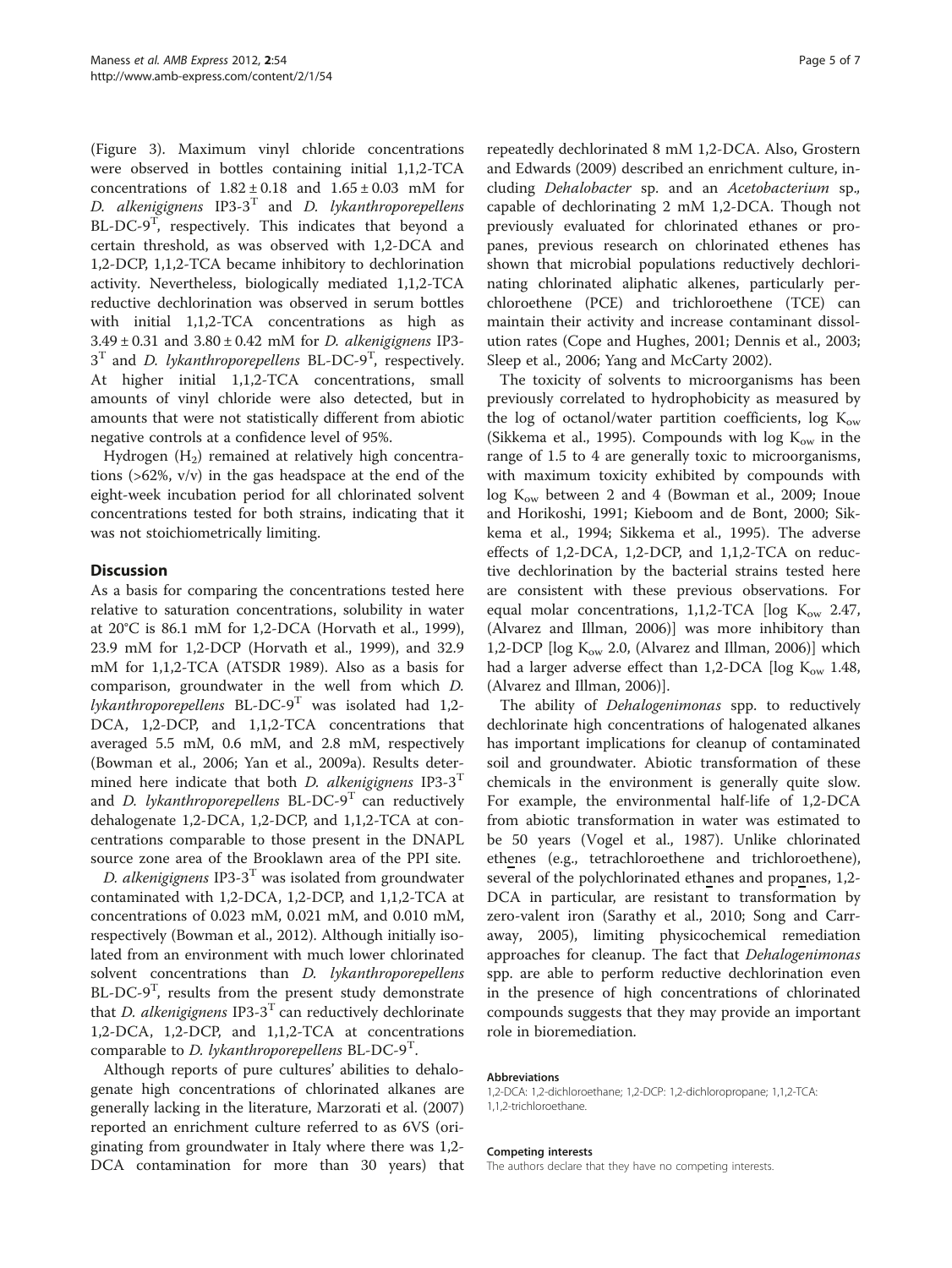#### <span id="page-5-0"></span>Authors' contributions

JY conducted preliminary experiments to assess the range of chlorinated solvents dehalogenated by *D. lykanthroporepellens* BL-DC-9<sup>T</sup>. ADM and KSB carried out the final experiments with *D. alkenigignens* IP3-3<sup>T</sup> and *D.* lykanthroporepellens BL-DC-9<sup>T</sup>. WMM and FAR guided the research. All authors contributed to data interpretation and writing of the manuscript. All authors read and approved the final manuscript.

## Acknowledgements

This research was funded by the Governor's Biotechnology Initiative of the Louisiana Board of Regents grant BOR#015 and NPC Services, Inc.

#### Author details

<sup>1</sup>Department of Civil and Environmental Engineering, Louisiana State University, 3513B Patrick Taylor Hall, Baton Rouge, LA 70803, USA. <sup>2</sup>Department of Biological Sciences, Louisiana State University, Baton Rouge, LA 70803, USA. <sup>3</sup>Department of Biological Sciences, University of Alaska Anchorage, Anchorage, AK 99508, USA. <sup>4</sup>Present address: Jun Yan, Department of Microbiology and Department of Civil and Environmental Engineering, University of Tennessee, Knoxville, TN, USA.

#### Received: 1 October 2012 Accepted: 2 October 2012 Published: 9 October 2012

#### References

- Agency for Toxic Substances and Disease Registry (ATSDR) (2001) Toxicological profile for 1,2-dichloroethane. Public Health Service U.S. Department of Health and Human Services, Atlanta, GA, [http://www.atsdr.cdc.gov/tfacts38.](http://www.atsdr.cdc.gov/tfacts38.pdf) [pdf](http://www.atsdr.cdc.gov/tfacts38.pdf). Accessed 11 August 2012
- Agency for Toxic Substances and Disease Registry (ATSDR) (1989) Toxicological profile for 1,1,2-trichloroethane. Public Health Service U.S. Department of Health and Human Services, Atlanta, GA, [http://www.atsdr.cdc.gov/](http://www.atsdr.cdc.gov/toxprofiles/tp148.pdf) [toxprofiles/tp148.pdf.](http://www.atsdr.cdc.gov/toxprofiles/tp148.pdf) Accessed 11 August 2012
- Alvarez PJJ, Illman WA (2006) Bioremediation and natural attenuation: Process fundamentals and mathematical models. Wiley, Hoboken, NJ
- Bowman KS, Moe WM, Rash BA, Bae HS, Rainey FA (2006) Bacterial diversity of an acidic Louisiana groundwater contaminated by dense nonaqueous-phase liquid containing chloroethanes and other solvents. FEMS Microbiol Ecol 58:120–133. doi[:10.1111/j.1574-6941.2006.00146.x](http://dx.doi.org/10.1111/j.1574-6941.2006.00146.x)
- Bowman KS, Nobre MF, da Costa MS, Rainey FA, Moe WM (2012) Dehalogenimonas alkenigignens sp. nov, a chlorinated alkane dehalogenating bacterium isolated from groundwater. Int J Syst Evol Microbiol. doi[:10.1099/](http://dx.doi.org/10.1099/ijs.0.045054-0) [ijs.0.045054-0](http://dx.doi.org/10.1099/ijs.0.045054-0), in press
- Bowman KS, Rainey FA, Moe WM (2009) Production of hydrogen by Clostridium species in the presence of chlorinated solvents. FEMS Microbiol Lett 290:188–194. doi:[10.1111/j.1574-6968.2008.01419.x](http://dx.doi.org/10.1111/j.1574-6968.2008.01419.x)
- Chen C, Puhakka JA, Ferguson JF (1996) Transformations of 1,1,2,2 tetrachloroethane under methanogenic conditions. Environ Sci Technol 30:542–547. doi[:10.1021/es9502987](http://dx.doi.org/10.1021/es9502987)
- Christ JA, Ramsburg CA, Abriola LM, Pennell KD, Löffler FE (2005) Coupling aggressive mass removal with microbial reductive dechlorination for remediation of DNAPL source zones: A review and assessment. Environ Health Perspect 113:465–477. doi:[10.1289/ehp. 6932](http://dx.doi.org/10.1289/ehp. 6932)
- Cope N, Hughes JB (2001) Biologically-enhanced removal of PCE from NAPL source zones. Environ Sci Technol 35:2014–2021. doi[:10.1021/es0017357](http://dx.doi.org/10.1021/es0017357)
- De Wildeman S, Verstraete W (2003) The quest for microbial reductive dechlorination of  $C_2$  to  $C_4$  chloroalkanes is warranted. Appl Microbiol Biotechnol 61:94–102. doi[:10.1007/s00253-002-1174-6](http://dx.doi.org/10.1007/s00253-002-1174-6)
- De Wildeman S, Diekert G, Van Langenhove H, Verstraete W (2003) Stereoselective microbial dehalorespiration with vicinal dichlorinated alkanes. Appl Environ Microbiol 69:5643–5647. doi:[10.1128/AEM.69.9.5643-5647.2003](http://dx.doi.org/10.1128/AEM.69.9.5643-5647.2003)
- Dennis PC, Sleep BE, Fulthorpe RR, Liss SN (2003) Phylogenetic analysis of bacterial populations in an anaerobic microbial consortium capable of degrading saturation concentrations of tetrachloroethylene. Can J Microbiol 49:15–27. doi:[10.1139/W03-008](http://dx.doi.org/10.1139/W03-008)
- Fennell DE, Carroll AB, Gossett JM, Zinder SH (2001) Assessment of indigenous reductive dechlorination potential at a TCE-contaminated site using microcosms, polymerase chain reaction analyses and site data. Environ Sci Technol 35:1830–1839. doi:[10.1021/es0016203](http://dx.doi.org/10.1021/es0016203)
- Field JA, Sierra-Alvarez R (2004) Biodegradability of chlorinated solvents and related chlorinated aliphatic compounds. Reviews in Environ Sci & Bio/ Technol 3:185–254. doi:[10.1007/s11157-004-4733-8](http://dx.doi.org/10.1007/s11157-004-4733-8)
- Fletcher KE, Löffler FE, Richnow HH, Nijenhuis I (2009) Stable carbon isotope fractionation of 1,2-dichloropropane during dichloroelimination by Dehalococcoides populations. Environ Sci Technol 43:6915–6919. doi[:0.1021/](http://dx.doi.org/0.1021/es900365x) [es900365x](http://dx.doi.org/0.1021/es900365x)
- Grostern A, Edwards EA (2006) Growth of Dehalobacter and Dehalococcoides spp. during degradation of chlorinated ethanes. Appl Environ Microbiol 72:428– 436. doi:[10.1128/AEM.72.1.428-436.2006](http://dx.doi.org/10.1128/AEM.72.1.428-436.2006)
- Grostern A, Edwards EA (2009) Characterization of a Dehalobacter coculture that dechlorinates 1,2-dichloroethane to ethene and identification of the putative reductive dehalogenase gene. Appl Environ Microbiol 75:2684–2693. doi[:10.1128/AEM.02037-08](http://dx.doi.org/10.1128/AEM.02037-08)
- He J, Sung Y, Krajmalnik-Brown R, Ritalahti KM, Löffler FE (2005) Isolation and characterization of Dehalococcoides sp. strain FL2, a trichloroethene (TCE) and 1,2-dichloroethene-respring anaerobe. Environ Microbiol 7:1442–1450. doi[:10.1111/j.1462-2920.2005.00830.x](http://dx.doi.org/10.1111/j.1462-2920.2005.00830.x)
- Horvath AL, Gerzen FW, Maczynska Z (1999) IUPAC-NIST solubility data series. J Phys Chem Ref Data 28:395–626. doi:[10.1063/1.556039](http://dx.doi.org/10.1063/1.556039)
- Inoue A, Horikoshi K (1991) Estimation of solvent-tolerance of bacteria by the solvent parameter log P. J Ferment Bioeng 71:194–196. doi[:10.1016/0922-](http://dx.doi.org/10.1016/0922-338X(91)90109-T) [338X\(91\)90109-T](http://dx.doi.org/10.1016/0922-338X(91)90109-T)
- Kieboom J, de Bont JAM (2000) Mechanisms of organic solvent resistance in bacteria. In: Storz G, Hengge-Aronis R (eds) Bacterial stress responses. ASM Press, Washington, DC, pp 393–402
- Lorah M, Olsen L (1999) Natural attenuation of chlorinated volatile organic compounds in a freshwater tidal wetland: Field evidence of anaerobic biodegradation. Water Resources Res 35:3811–3827. doi[:10.1029/](http://dx.doi.org/10.1029/1999WR900116) [1999WR900116](http://dx.doi.org/10.1029/1999WR900116)
- Löffler FE, Champine JE, Ritalahti KM, Sprague SJ, Tiedje JM (1997) Complete reductive dechlorination of 1,2-dichloropropane by anaerobic bacteria. Appl Environ Microbiol 63:2870–2875
- Löffler FE, Yan J, Ritalahti KM, Adrian L, Edwards EA, Konstantinidis KT, Müller JA, Fullerton H, Zinder SH, Spormann AM (2012) Dehalococcoides mccartyi gen. nov., sp. nov., obligate organohalide-respiring anaerobic bacteria, relevant to halogen cycling and bioremediation, belong to a novel class, Dehalococcoidestes classis nov., within the phylum Chloroflexi. Int J Syst Evol Microbiol. doi:[10.1099/ijs.0.034926-0](http://dx.doi.org/10.1099/ijs.0.034926-0), in press
- Major DW, McMaster ML, Cox EE, Edwards EA, Dworatzek SM, Hendrickson ER, Starr MG, Payne JA, Buonamici LW (2002) Field demonstration of successful bioaugmentation to achieve dechlorination of tetrachloroethene to ethene. Environ Sci Technol 36:5106–5116. doi:[10.1021/es0255711](http://dx.doi.org/10.1021/es0255711)
- Marzorati M, de Ferra F, Van Raemdonck H, Borin S, Allifranchini E, Carpani G, Serbolisca L, Verstraete W, Boon N, Daffonchio D (2007) A novel reductive dehalogenase, identified in a contaminated groundwater enrichment culture and in Desulfitobacterium dichloroeliminans strain DCA1 is linked to dehalogenation of 1,2-dichloroethane. Appl Environ Microbiol 73:2990–2999. doi[:10.1128/AEM.02748-06](http://dx.doi.org/10.1128/AEM.02748-06)
- Maymó-Gatell X, Anguish T, Zinder SH (1999) Reductive dechlorination of chlorinated ethenes and 1,2-dichloroethane by "Dehalococcoides ethenogenes" 195. Appl Environ Microbiol 65:3108–3113
- Moe WM, Yan J, Nobre MF, da Costa MS, Rainey FA (2009) Dehalogenimonas lykanthroporepellens gen. nov., sp. nov., a reductive dehalogenating bacterium isolated from chlorinated solvent contaminated groundwater. Int J Syst Evol Microbiol 59:2692–2697. doi[:10.1099/ijs.0.011502-0](http://dx.doi.org/10.1099/ijs.0.011502-0)
- Sarathy V, Salter AJ, Nurmi JT, Johnson GO, Johnson RL, Tratnyek PG (2010) Degradation of 1,2,3-trichloropropane (TCP): Hydrolysis, elimination, and reduction by iron and zinc. Environ Sci Technol 44:787-793. doi:10.1021/es902595
- Sikkema J, de Bont JAM, Poolman B (1994) Interactions of cyclic hydrocarbons with biological membranes. J Biol Chem 174:8022–8028
- Sikkema J, de Bont JAM, Poolman B (1995) Mechanism of membrane toxicity of hydrocarbons. Microbiol Rev 59:201–222
- Sleep BE, Seepersad DJ, Mo K, Heidorn CM, Hrapovic L, Morrill PL, McMaster ML, Hood ED, Lebron C, Lollar BS, Major DW, Edwards EA (2006) Biological enhancement of tetrachloroethene dissolution and associated microbial community changes. Environ Sci Technol 40:3623–3633. doi[:10.1021/](http://dx.doi.org/10.1021/es051493g) [es051493g](http://dx.doi.org/10.1021/es051493g)
- Song H, Carraway ER (2005) Reduction of chlorinated ethanes by nanosized zerovalent iron: Kinetics, pathways, and effects of reaction conditions. Environ Sci Technol 39:6237–6245. doi[:10.1021/es048262e](http://dx.doi.org/10.1021/es048262e)